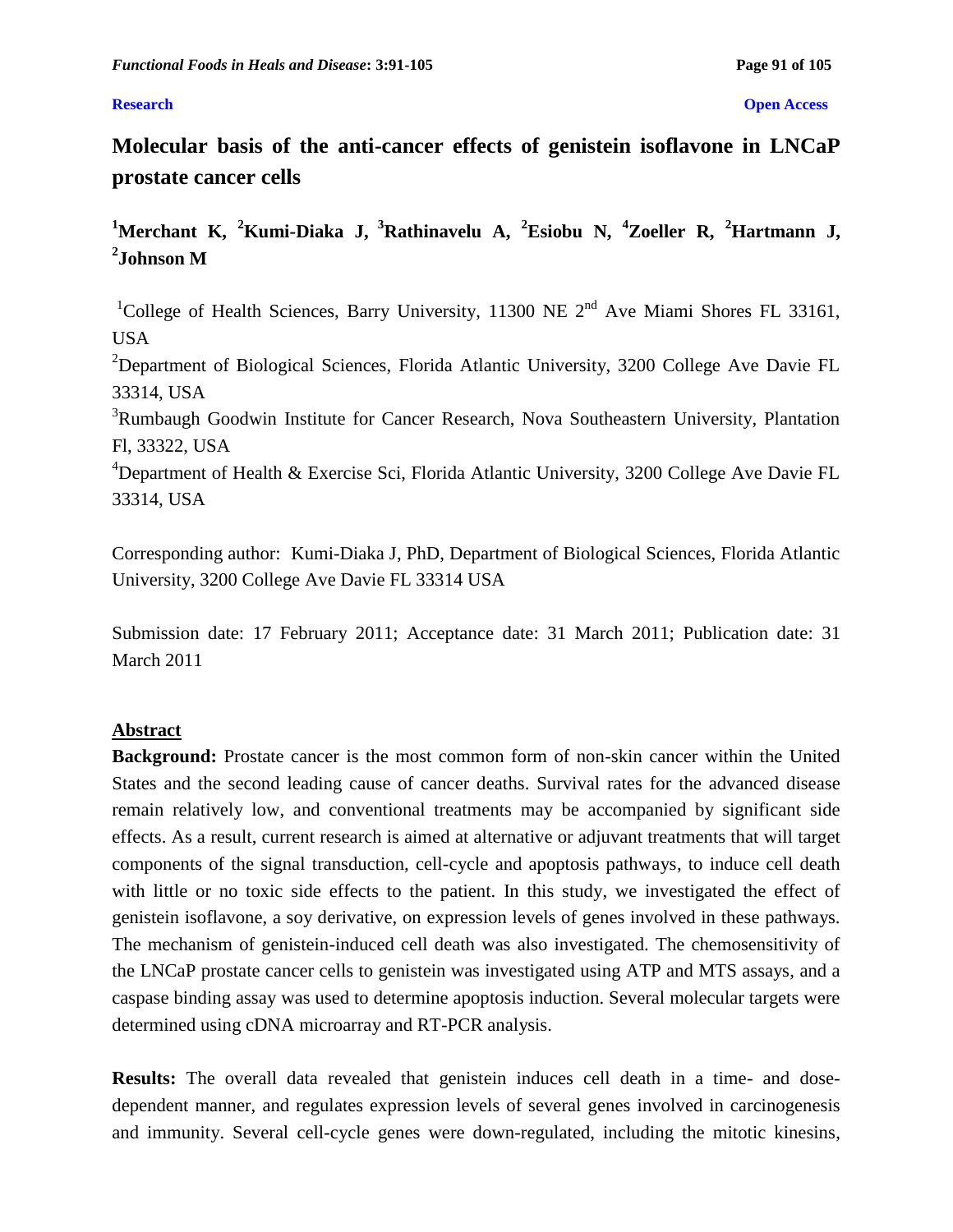cyclins and cyclin-dependent kinases. Various members of the Bcl-2 family of apoptotic proteins were also affected. The DefB1 and the HLA membrane receptor genes involved in immunogenicity were also up-regulated.

**Conclusion:** The results indicate that genistein inhibits growth of the hormone-dependent prostate cancer cells, LNCaP, via apoptosis induction through regulation of some of the genes involved in carcinogenesis of many tumors, and immunogenicity. This study augments the potential phytotherapeutic and immunotherapeutic significance of genistein isoflavone.

**Key words:** Genistein isoflavone, prostate cancer, expression of genes, phytotherapeutic adjuvant, immunotherapy and chemotherapy

### **Background**

Prostate cancer is the most common form of non-skin cancer and the second leading cause of cancer deaths in the United States [1]. The five year survival rate has increased from 69% to 99% over the last 25 years for the local and regional disease, but has remained fairly low (approximately 34%) for the advanced disease [1, 2]. Known risk factors include age, race and family history, but other factors such as diet and lifestyle, environment and geographic location, may also play a role in the progression of this disease [3-6]. New diagnostic tools, improvement in diagnostic methods and increased testing for biologic markers, have contributed to early diagnosis and better treatment of the early-stage disease [7, 8].

Current research is aimed at finding new prognostic markers and targets for therapy. The apoptotic and cell cycle pathways provide many avenues for researchers and specific targets for cancer therapy. Many research efforts also focus on the effects of dietary phytochemicals. The goal of phytochemical research is to identify natural substances that will affect/modulate the growth regulatory (signal transduction-, cell-cycle-, growth factor-, and cell death) pathways in carcinogenesis. A major phytochemical that has been shown to have chemopreventive properties is genistein isoflavone. Genistein (4', 5', 7-trihydroxyiso-flavone) is a major isoflavone constituent of soy that is found naturally as the glycoside genistin. The latter is hydrolyzed to genistein by natural microflora in the intestine.



The molecular structure of genistein

Genistein is structurally similar to estrogen and therefore possesses the ability to bind to estrogenic receptors and regulate cell proliferation [9 -11]. Studies have shown that genistein also exhibits several pharmacological effects, including the inhibition of: tyrosine kinases, DNA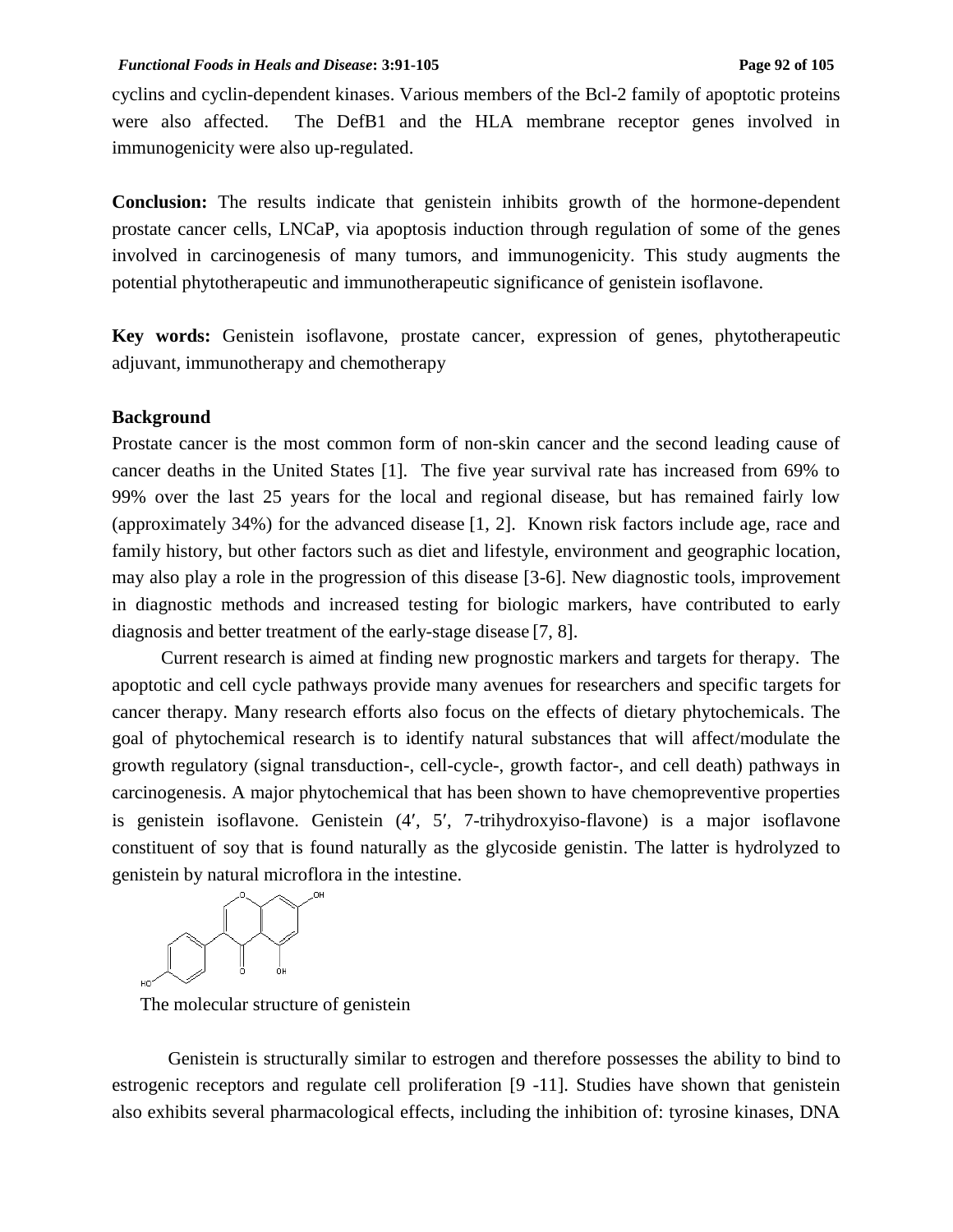#### *Functional Foods in Heals and Disease***: 3:91-105 Page 93 of 105**

topoisomerases, microsomal lipid peroxidation, and angiogenesis [10-12]. Genistein has been shown to act as an antioxidant and a cell cycle inhibitor, by arresting the cell cycle at the G2/M phase [11, 13]. Physiological levels of genistein vary depending on diet consumption, but levels ranging from 0.2 to 9.0 µmol have been found [14, 15]. In our study, we focused on using genistein levels that might be achieved through use of a supplement or as adjuvant to standard therapeutic regimen/treatments such as chemotherapy and/or radiation therapy.

### **Materials and Methods**

## *Cell culture*

LNCaP cells were cultured in RPMI-1640 growth medium supplemented with 10% FBS, 1% penicillin/streptomycin and L-glutamine. Cells were incubated for 24-48 hrs at  $37^0C$  and 5%  $CO<sub>2</sub>$  to achieve 60-80% confluence. After incubation, the medium was removed and either replaced with medium alone, as a negative control, or medium containing various concentrations of genistein  $(25, 50, 75, 100 \mu M)$ , and incubated for 24-48 hrs. Genistein  $(4^{\prime}, 5^{\prime}, 7$ trihydroisoflavone (Indofine Chem. Co., Inc. Summerville, NJ, USA) was dissolved in dimethylsulfoxide (DMSO) as a 100 µM stock solution and diluted in RPMI-1640 culture medium at a final DMSO concentration of 0.25% (vol/vol); genistein (Gn) concentrations of 0, 25, 50, 75, 100  $\mu$ M (Gn<sub>0-100</sub>) were prepared and stored at -35<sup>o</sup>C. In previous preliminary studies, the IC<sub>50</sub> for genistein was observed at 25-30  $\Box M$  in PC3 and LNCaP cells. DMSO alone was found to be non-toxic to these cells at up to 0.5%.

## *ATP Assay*

The cytotoxicity of genistein on LNCaP cells was determined using the ATP assay. The assay utilizes the D-luciferin substrate which, when oxidized in an ATP-dependent process catalyzed by firefly luciferase, generates chemiluminiscence at 560nm. The assay is optimized for fast determination of low levels of ATP. Concentrations down to 0.1 pmol can be accurately determined using the luminescent signal of the luciferase reaction.

For determination, cells were plated at a density of 5 x  $10^4$  cells per well in a 96-well plate and incubated for 24 -36 hr to achieve confluence. After incubation, the cells were treated with varying concentrations of genistein, or 1% Triton-X as a positive control. The cells were then incubated for 24 hrs under standard conditions. After incubation, 50 μl of lysis solution was immediately added to each well. After 5 min, 50 μl of solution was transferred from each well of the 96-well plate to its corresponding well in a white plate. Fifty μl of luciferin/luciferase solution was then added to each well. Luminescence was determined after 5 min using a luminometer. ATP concentration was determined by comparison of luminescent values against a standard curve and % inhibition was calculated.

# *MTS Assay*

The MTS assay was also performed to determine the cytotoxicity of genistein towards LNCaP cells. This assay utilizes MTS (3-(4, 5-dimethylthiazol-2-yl)-5-(3-carboxymethoxyphenyl)-2-(4-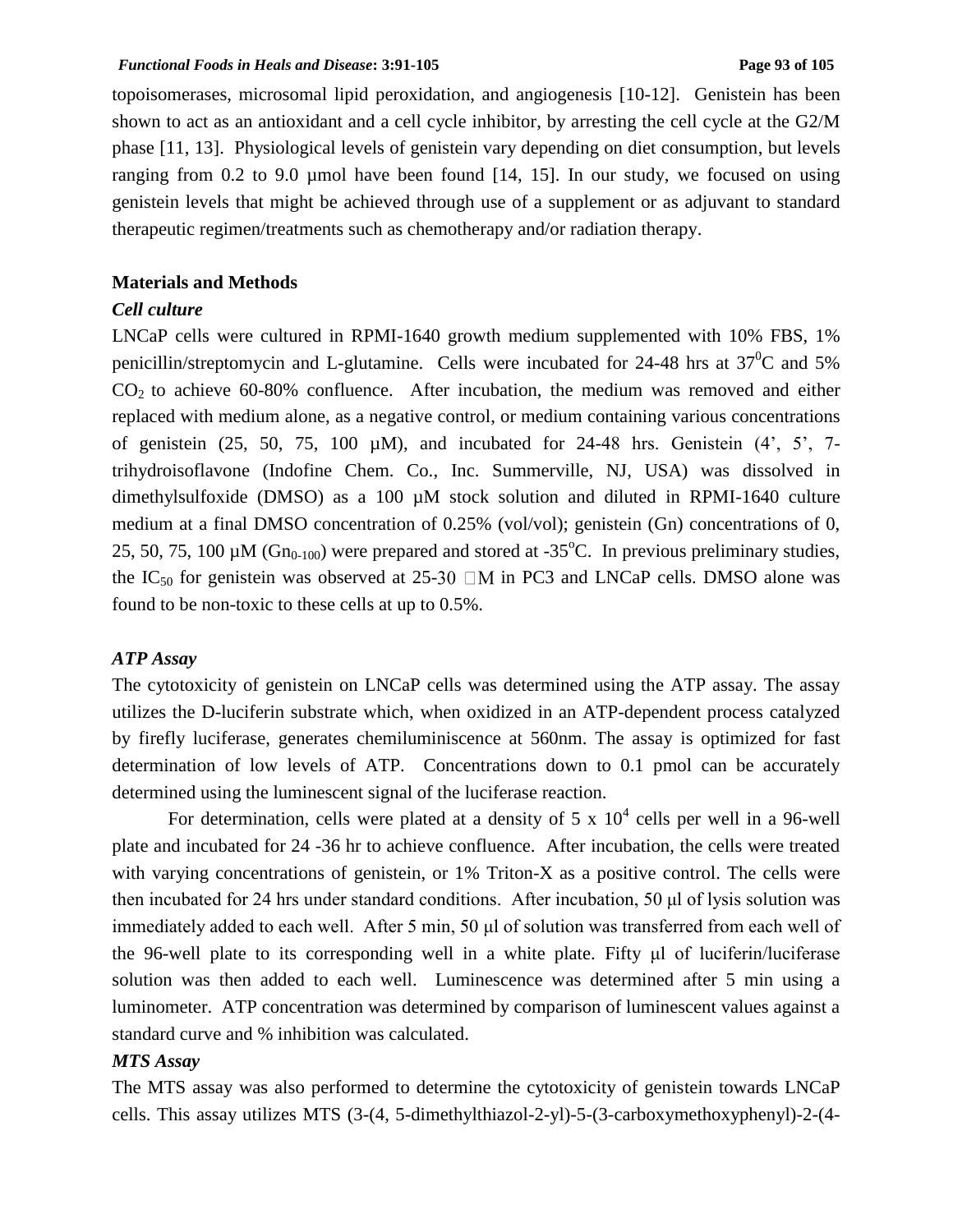#### *Functional Foods in Heals and Disease***: 3:91-105 Page 94 of 105**

sulfophenyl)-2H-tetrazolium, to determine cell viability. In the presence of viable cells, the substrate is reduced to a colored formazan product. In active mitochondria, the tetrazolium ring is cleaved in the presence of dehydrogenase enzymes, producing a product that is soluble in tissue culture medium. The color intensity is directly proportional to the number of viable cells; therefore, relative cell numbers can be determined based on optical absorbance from each well of the microtiter plate.

Briefly, cells were plated at a density of 5 x  $10^4$  cells per well in a 96-well plate and incubated for 24 hrs to achieve confluence. After incubation, the cells were treated with varying concentrations of genistein, or 1% Triton-X as a positive control. After 48hrs incubation, 10 µl of MTS reagent was added to each well of the 96-well plate. The plates were then incubated at  $37^0$ C and 5% CO<sub>2</sub> for 4 hrs and the absorbance was read at 490 nm using a plate reader. Percent inhibition was then calculated.

#### *Apoptosis Induction*

Apoptosis is characterized by morphological changes within the cells, such as, fragmentation of nuclear chromatin and cell shrinkage. These changes can be detected by exposing the cells to certain dyes which, when taken up by the cells, cause emission of different fluorescent spectra that indicate the level of cell death. Apoptosis induction was determined using the Vybrant apoptosis assay kit. This assay utilizes two dyes, Propidium Iodide (PI) and YO-PRO®-1. The green fluorescent dye YO-PRO®-1 can enter early apoptotic cells, whereas the red fluorescent dye PI will only enter dead cells. Therefore, use of both dyes provides a sensitive indication of apoptosis. After staining cells with both dyes, live cells show little or no fluorescence, early apoptotic cells will show green fluorescence and dead cells (membrane compromised cells) will show both red and green fluorescence. These can be detected by fluorescence microscopy or flow cytometry.

Cells were harvested and plated in 6-well plates and incubated for 24 hrs to achieve confluence. After incubation, cells were treated with varying concentrations of genistein, or topotecan (50 µM) as a positive inducer of apoptosis. The cells were then incubated for 48hrs. After incubation, cells were harvested and washed with cold phosphate buffered saline (PBS), and cell density was adjusted to  $1x10^6$  cells/ml in PBS. 1µl of YO-PRO®-1 stock solution (Component A) was added followed by 1µl of PI stock solution (Component B), to each 1ml of cell suspension. The cells were incubated on ice for 20-30 min, then analyzed on the Accuri C6 flow cytometer<sup>®</sup> using 488nm excitation with green fluorescence emission for YO-PRO®-1and red fluorescence emission for PI. Data was then analyzed using the CFlow Plus ® software.

#### *Caspase Protease Analysis*

The involvement of caspase-3 in the molecular pathway of genistein-induced apoptosis was determined by using a caspase-3 colorimetric activity assay. The assay involves the caspase mediated cleavage of a labeled peptide substrate acetyl-Asp-Glu-Val-Asp p-nitroanilide (Ac-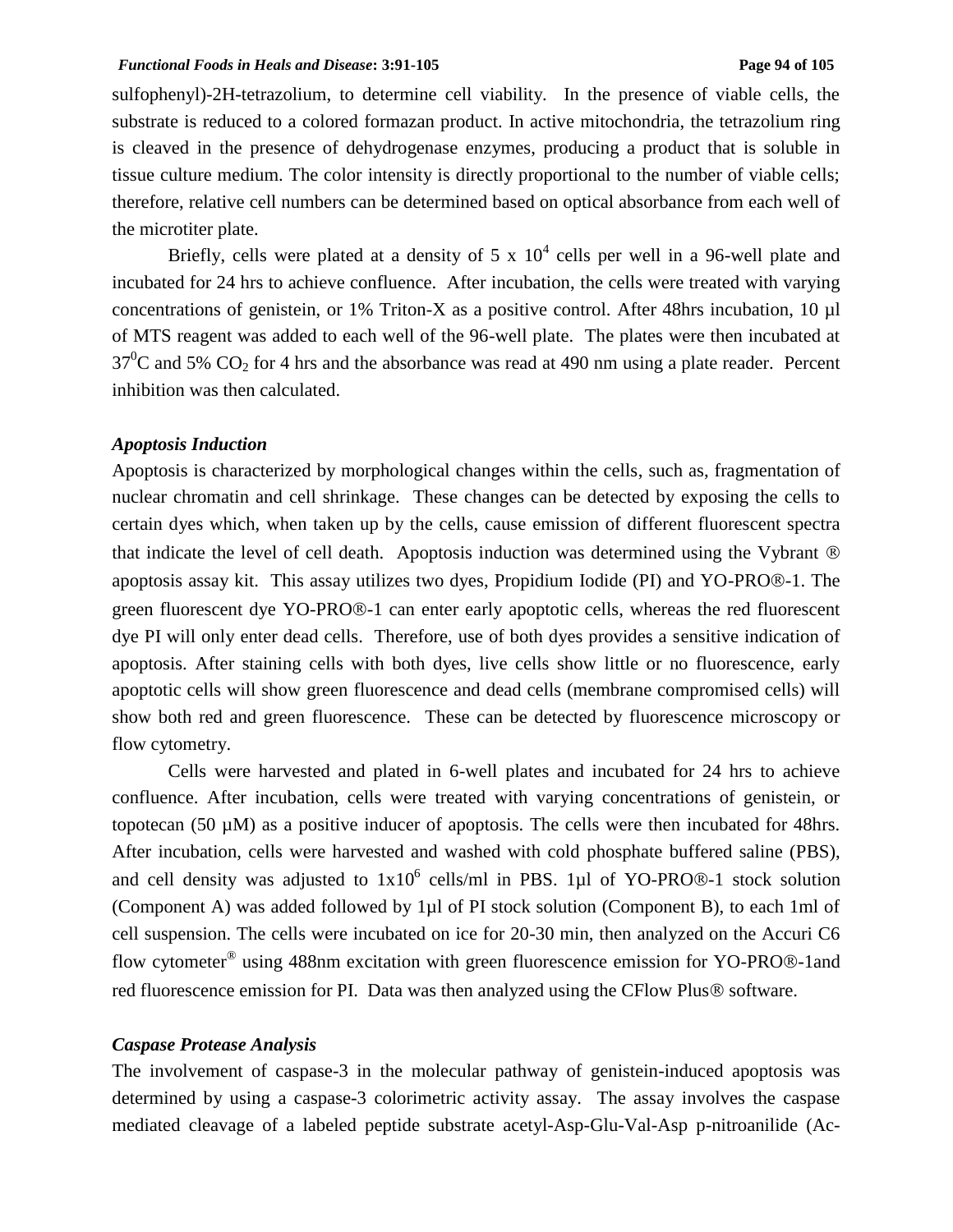#### *Functional Foods in Heals and Disease*: 3:91-105 **Page 95 Page 95** of 105

DEVD-*p*NA). The *p*-nitroaniline (*p*NA) product can be quantified using a spectrophotometer or plate reader at 405 nm. This gives a direct indication of caspase-3 activity.

For caspase-3 determination, the cells were treated with varying concentrations of genistein or topotecan (50 µM) as a positive inducer of apoptosis. The cells were counted and collected by centrifugation at 1500 rpm for 5 min.  $2 \times 10^6$  cells were then resuspended in 200 µl of lysis buffer and incubated on ice for 20 min. After incubation, the solution was centrifuged for 5 min at 10,000 x g and the supernatant was collected. The BCA protein assay kit (Pierce) was used to determine the protein concentration of the samples. 30 µg of protein lysate for each sample was then assayed for caspase activity. Fold-increase in caspase-3 activity was then calculated by comparing the absorbance values of the treated samples to that of the control sample.

#### *cDNA Microarray Analysis*

After treatment of the LNCaP cells with 100  $\mu$ M genistein, the RNA was extracted using the RNeasy mini kit (Qiagen) according to the manufacturer's protocol. RNA quality was determined by separation on a 1% agarose gel and confirmed by spectrophotometry. Good quality RNA was obtained by observing the 18S and 26S bands on the agarose gel, and by using absorbance values which gave an  $A_{260/280}$  ratio between 1.8 and 2. RNA samples were then submitted to the Genomics Core of the Scripps Research Institute (Jupiter, FL) for microarray analysis.

Briefly, RNA samples were quantified using the NanoDrop ND-1000. Double-stranded cDNA was prepared from 1 µg of total RNA using the Affymetrix cDNA synthesis kit, and *in vitro* transcribed using an IVT labeling kit (Affymetrix), with the cRNA product purified using a GeneChip Sample Cleanup Module (Affymetrix). 20 µg biotin-labeled cRNA was fragmented and hybridized to Affymetrix Human Gene chip U133 plus 2.0 array overnight in the Affy 640 hybridization oven, with a speed of 60 rpm for 16 hr. Microarrays were washed and stained using the Affymetrix Fluidics Station FS400.

GeneChip arrays were scanned using a GeneChip Scanner 3000 (Affymetrix). The probe set intensities were quantified using the GeneChip Operating Software (GCOS) and analyzed with GCRMA normalization using Array Assist Software (Stratagene, La Jolla, CA). All hybridized chips met standard quality control criteria, and mean fluorescence values of each array were scaled to a mean intensity of 500. Gene expression of genistein treated cells was compared with control (untreated) cells to determine changes in expression of target genes. Functional cluster analysis was done using the Database for Annotation, Visualization and Integrated Discovery (DAVID)<sup>(16)</sup>. Results of the microarray analysis were verified by RT-PCR.

# *RT-PCR Analysis*

The RNA extracted from the cell samples was subjected to RT-PCR analysis using the Access RT-PCR System (Promega). Selected genes were reverse transcribed to verify the results of the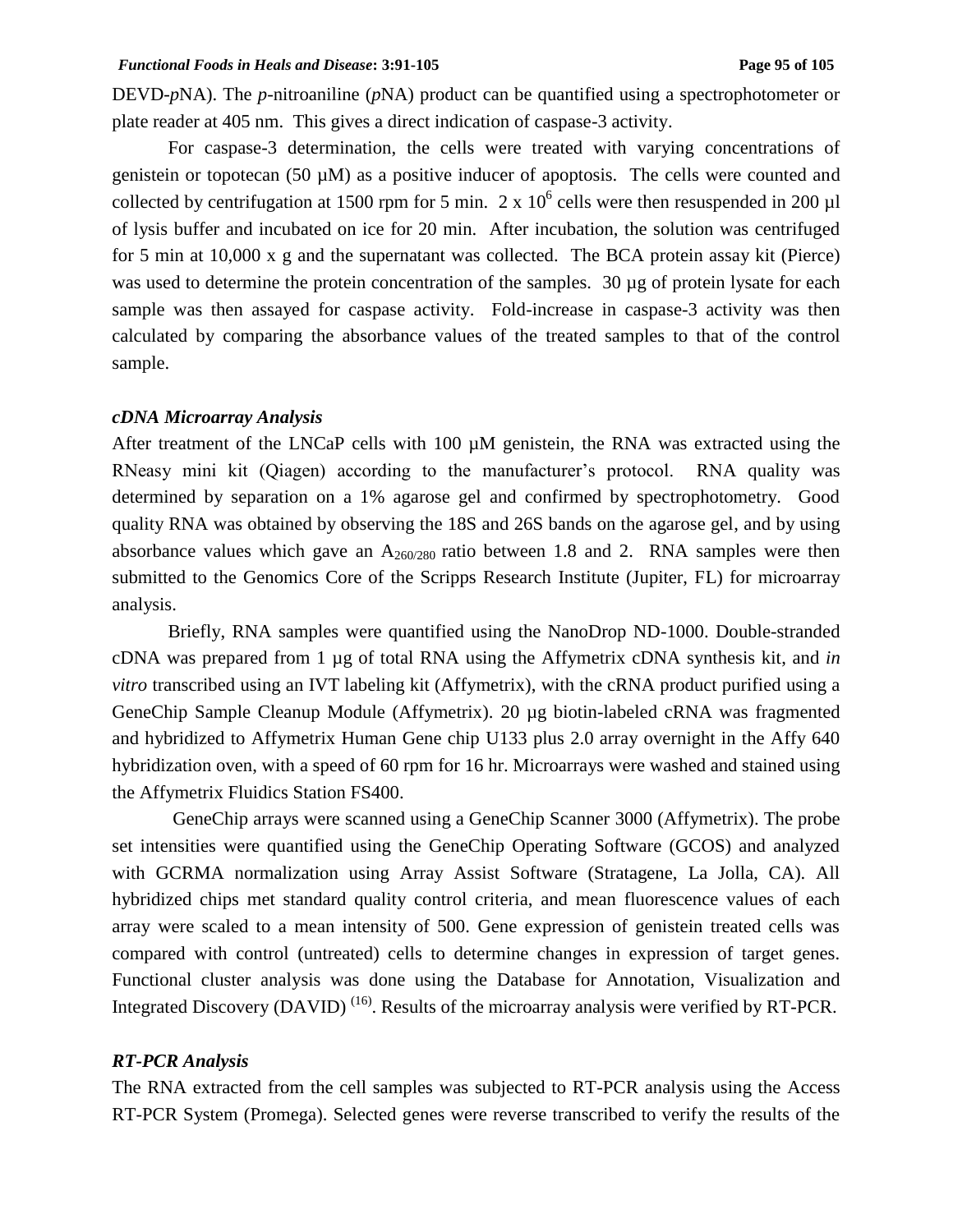array gene expression changes. The Access RT-PCR System is designed for convenient and sensitive detection and analysis of RNA by one-step RT-PCR. cDNA synthesis and PCR are performed in a single tube using gene specific primers (4µM) and 1 µg of total RNA and amplified for 35 cycles. The specific primers used were bax, bcl-x, vegf, mdm-2 and beta-actin as an internal loading control. The amplified products were separated on a 1% agarose gel stained with ethidium bromide. The results of this experiment were compared to that of the microarray analysis to determine if similar changes in gene expression were observed in target genes.

### **Statistical Analysis**

Experiments were performed in duplicates to confirm similar results. Significance of the differences in mean values was determined using the Student's t-test and considering  $P < 0.05$  to be statistically significant.

# **Results**

#### *Growth inhibition*

The MTS and ATP assays were done to determine the cytotoxicity of genistein on LNCaP cells. The data obtained shows that genistein is able to induce cell death, which is consistent with previous studies. The ATP assay showed a steady increase in growth inhibition as genistein concentration increased **[Figure 1].**



**Figure 1.** Determination of cytotoxic effect of genistein on growth inhibition of LNCaP cells, using the ATP assay. Cells were treated with varying concentrations of genistein and % inhibition was determined using the ATP assay. Data are representative of two independent experiments and are expressed as the mean  $\pm$  SEM. Bar = SEM

 Being a more sensitive assay, we were able to see a significant difference after just 24 hrs of treatment. There was a significant increase in growth inhibition of the cells from 0 to 60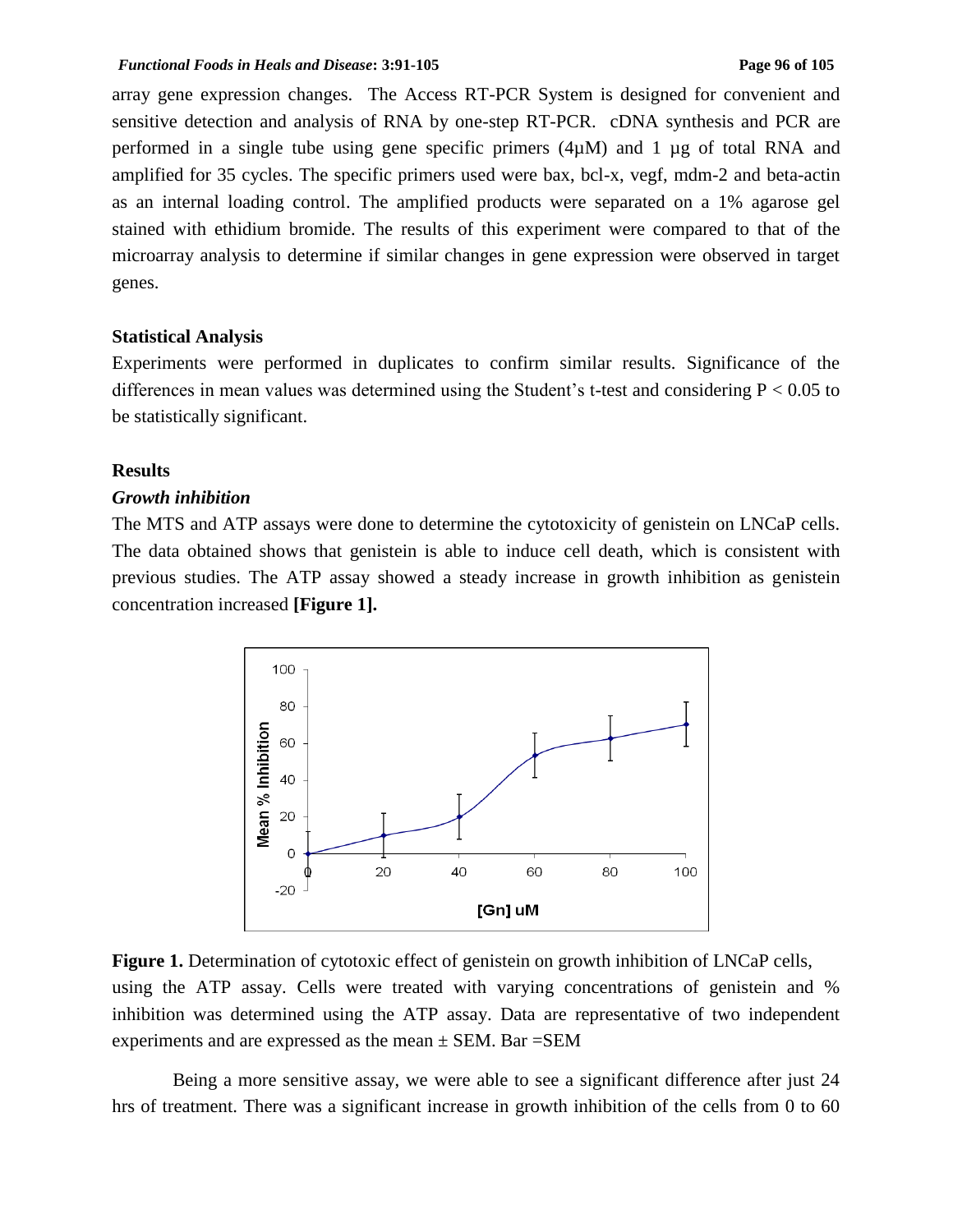$\mu$ M (p < 0.05). Above 60  $\mu$ M, there was a further increase in inhibition but this was not significant ( $p > 0.05$ ).

The MTS assay also showed a steady increase in inhibition **[Figure 2].** At 24 hrs there was no significant increase from 25 to 50  $\mu$ M (p > 0.05). Above 50  $\mu$ M, there was a significant increase in growth inhibition in the cells ( $p < 0.05$ ). At 48 hrs, there was a significant increase in growth inhibition from 0 to 50  $\mu$ M ( $p < 0.05$ ), but no significant increase was observed beyond that concentration ( $p > 0.05$ ). At 25 µM, there was no difference between the effect seen at 24 and 48 hrs, but at higher concentrations, the difference in growth inhibition observed was significantly higher at 48 hrs ( $p < 0.05$ ). This provides further evidence that the effects of genistein are both time- and dose-dependent. The  $EC_{50}$  of genistein in LNCaP cells was determined, from the data obtained, to be about 50-60 µM.



**Figure 2.** Determination of the cytotoxic effect of genistein on growth inhibition of LNCaP cells, using the MTS assay. Cells were treated with varying concentrations of genistein and % inhibition was determined using the MTS assay. Data are representative of two independent experiments and are expressed as the mean  $\pm$  SEM. Bar = SEM

## *Apoptosis Induction and Caspase-3 induction*

Apoptosis induction in genistein treated cells was investigated and the results show that genistein has a dose-dependent effect on LNCaP cells. Flow cytometer analysis of cells stained with the fluorescent dyes YO-PRO $^{\circ}$ -1 and PI showed an increased level of apoptosis with increasing genistein concentration [Figure 3]. This figure shows a comparison of the population of live and apoptotic cells that were observed after treatment with genistein. The data show that genistein induces apoptosis and inhibits growth of cells, and this response is dose-dependent, as seen with the ATP and MTS assays. Data obtained from the caspase-3 assay indicate that caspase-3 induction increases in a time- and dose-dependent manner. Experiments were performed in the presence and absence of a caspase-3 inhibitor and the data show that there was a significant difference in caspase-3 activity between the two treatment groups. In the presence of the caspase-3 inhibitor, expression was the same after 24 hrs, even at high concentrations of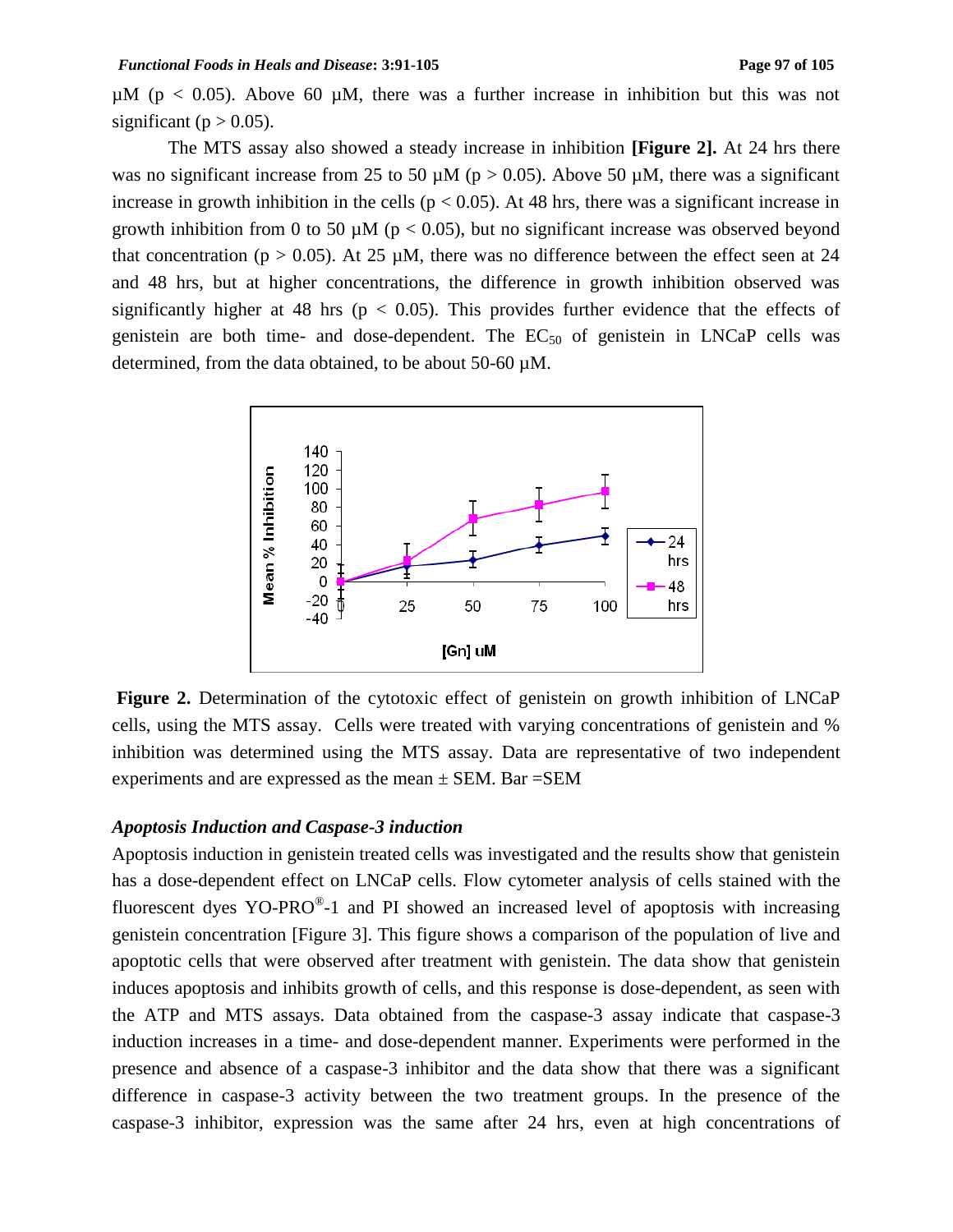#### *Functional Foods in Heals and Disease*: 3:91-105 **Page 98 Page 98** of 105

genistein (Figure 4). However, in the absence of any inhibition there was a 1.5-fold increase at 50 µM after just 24 hrs, and almost a 5-fold increase at the same concentration, after 48 hrs (data not shown). These results correlate with the data obtained in the apoptosis assay, and indicate that genistein-induced cell death involves the activation of the caspase pathway.



**Figure 3.** Bar chart showing distribution of viable and apoptotic cells with respect to concentration of genistein. Cells were treated with varying concentrations of genistein and analyzed by flow cytometry, using YO-PRO $^{\circ}$ -1 and PI stains to detect apoptosis induction. Data is representative of two independent experiments.



**Figure 4.** Effect of genistein treatment on caspase-3 activity in LNCaP cells after 24 hrs. Cells were treated and changes in caspase-3 activity were determined. Data is representative of two independent experiments.

### *Microarray Analysis*

The effect of genistein on gene expression in LNCaP cells was investigated using microarray analysis. The Affymetrix human gene chip U133 plus 2.0 array was used to compare expression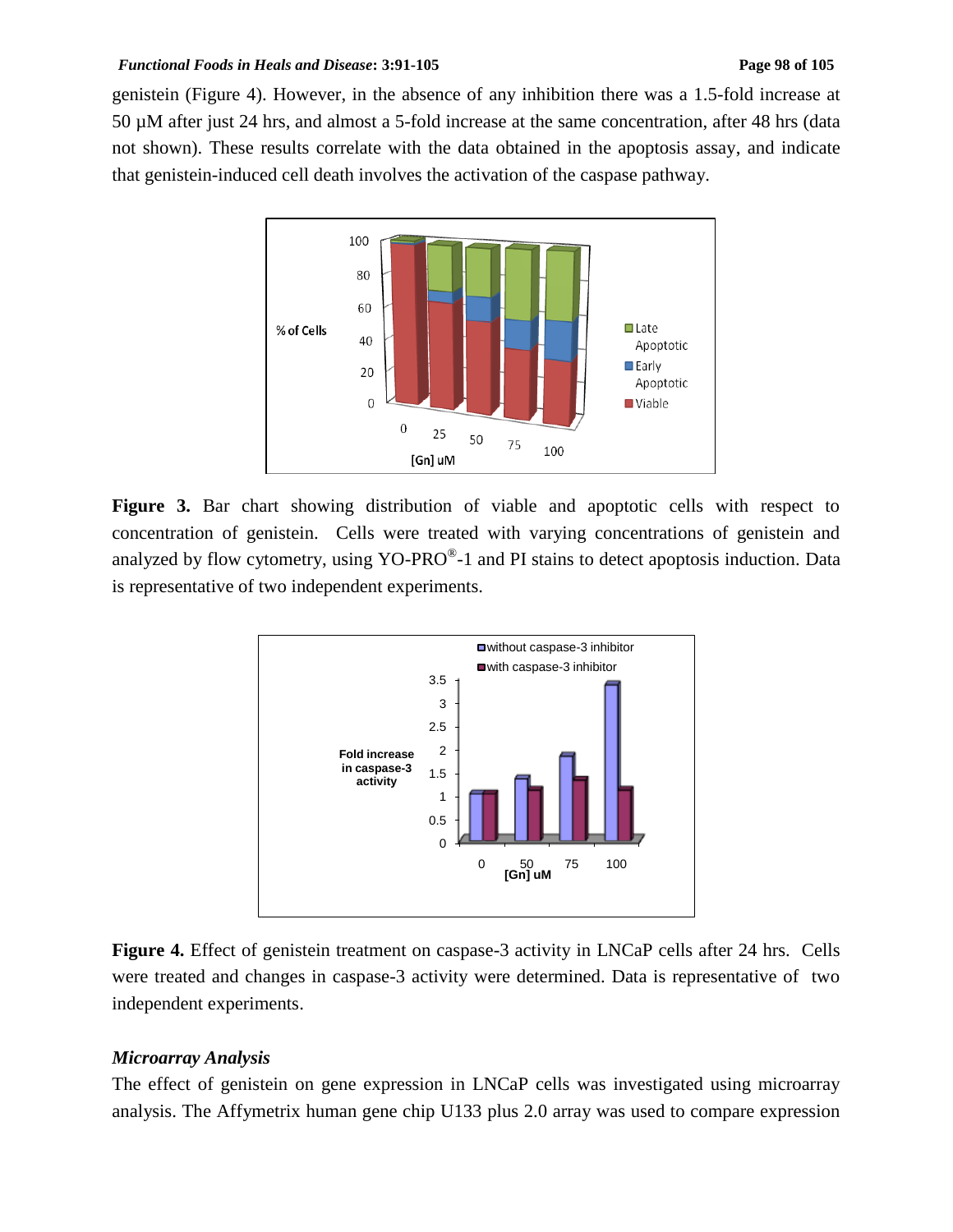of genes in genistein treated and untreated LNCaP cells. A 2-fold difference in expression, compared to the control, was considered significant. A functional annotation cluster analysis of all these genes was performed, and changes in specific pathways were investigated based on KEGG annotations [17]. A number of pathways were found to be affected by genistein treatment. The cell cycle pathway was the most affected, with 51 genes being down-regulated (data not shown). The p53 signaling pathway was also affected with 14 genes being up-regulated and 14 being down-regulated.

The main cell cycle genes affected included the kinesins, cyclins and cyclin-dependent kinases that are involved in regulation of the cell cycle (Table 1).

|  |  |  | Table 1. Cell cycle genes showing genistein-induced differential expression |
|--|--|--|-----------------------------------------------------------------------------|
|--|--|--|-----------------------------------------------------------------------------|

Other genes that were down-regulated include TGFB2, and TP53 Li Fraumeni (the mutated form of the p53 gene), which are known to be involved in tumor progression. Upregulated genes include p53 related proteins, mdm-2 and cdk inhibitors 1a and 2b (Table 1). A number of apoptosis related genes were affected as well (Table 2), including members of the Bcl-2 family.

**Table 2.** Apoptosis-related genes showing genistein-induced differential expression

| Down regulated genes   |
|------------------------|
| Bel-2, Bel-x, BCLAF-1, |
| BCL11A                 |
| $N F \kappa R1$        |
| FAIM <sub>2</sub>      |
| MAP2K5                 |
| Up regulated genes     |
| Fas                    |
| TNFSF9                 |
| BIRC3                  |
| BAM (BIM/Bcl2L11)      |
|                        |

Bcl-2 and Bcl-x, which are anti-apoptotic members, were found to be down-regulated following genistein treatment, and Bam, which is an apoptosis inducer, was found to upregulated. Genistein was found to have no effect on Bax, maspin, and VEGF expression levels.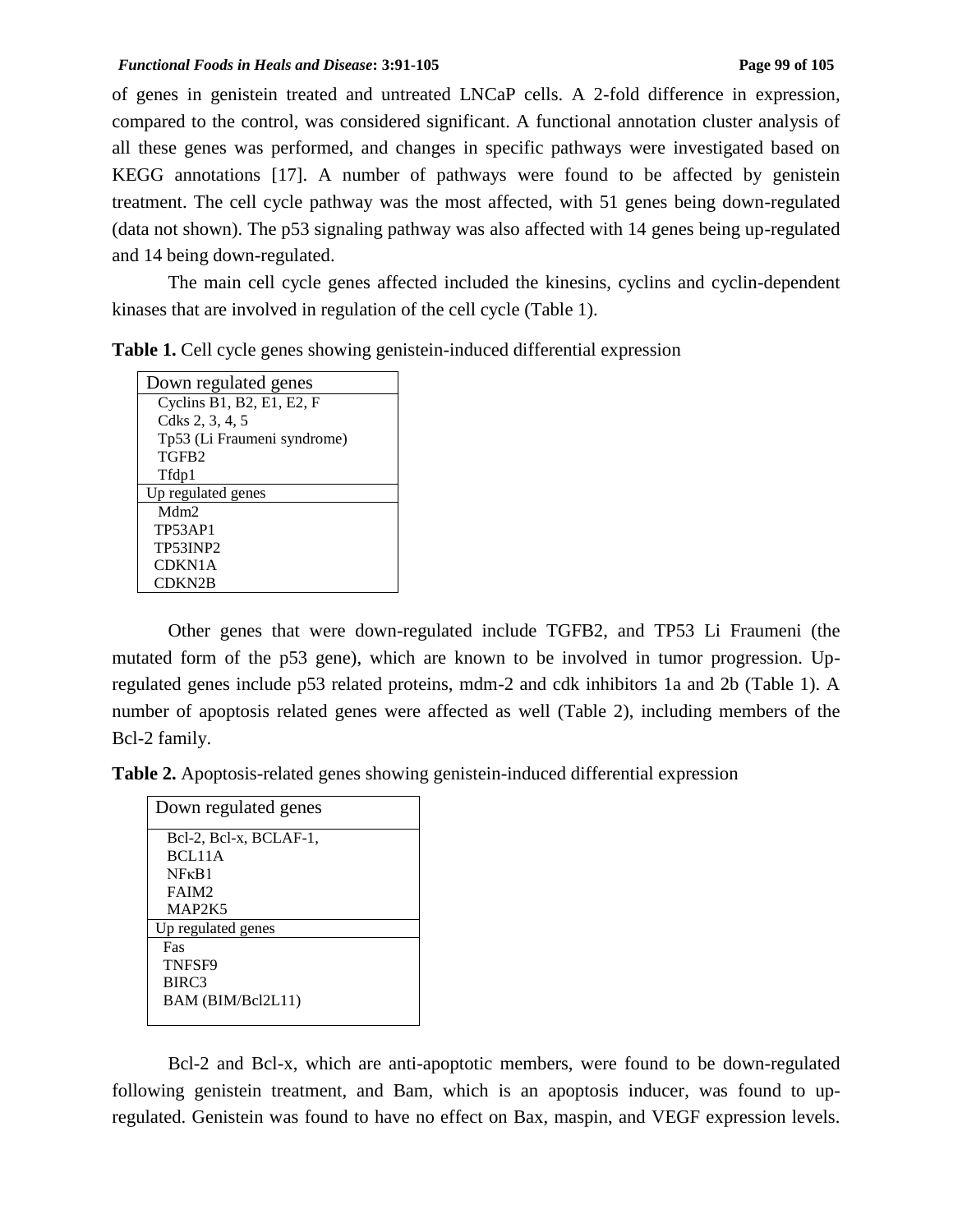Other genes that were affected include members of the TNF superfamily, which are involved in the apoptotic pathway. In addition, the DefB1 and the HLA membrane receptor genes involved in immunogenicity were also up-regulated.

Down-regulated genes showing a 20-fold or higher expression were further analyzed using the DAVID annotation tool and a functional annotation cluster was performed. The results revealed three gene clusters containing genes with similar functions (Table 3).

Table 3. Functional cluster analysis of genes showing decreased expression of 20-fold or less and increased expression of 10-fold or more

| Down regulated genes                       |  |  |
|--------------------------------------------|--|--|
| Cluster 1                                  |  |  |
| KIF2C, KIF4A, KIF14, KIF15, KIF20, KIF23   |  |  |
| BUB1, PLK1, PLK4, CENPO, CENPF             |  |  |
| ESPL1, DLG7, TTK, NEK2, SPC25              |  |  |
| Cluster <sub>2</sub><br>MCM10, NEIL3, ST18 |  |  |
| Cluster <sub>3</sub>                       |  |  |
| E <sub>2F2</sub> , E <sub>2F8</sub>        |  |  |
| Up regulated genes                         |  |  |
| NEU1 (sialidase1), CD68, Insig1, GPNMB     |  |  |

Group 1 had 24 genes including the kinesins and a number of other cell-cycle related genes. Groups 2 and 3 both had 3 genes; the other 38 genes were omitted from the cluster by the program. In group 1, the kinesins were significantly affected showing fold-changes ranging from 22 to 87. The second group included the MCM10 gene, which interacts with the origin of recognition complex (ORC) and two other regulatory proteins, CDC6 and CDT1, in formation of the pre-replication complex. The third group contained genes that code for the transcription factors, E2F2 and E2F8, which are involved in transcription of cell cycle related genes.

Up-regulated genes having a 10-fold or higher differential change in expression levels were also analyzed further, and clustered according to function. Only one functionally similar group of genes was found which included CD68, GPNMB and NEU1, which seem to play a role in immune cell recognition of the cancer cells. BrunoL6 gene was not included in the cluster, but this gene was the most up-regulated gene, showing a fold-change of 116.0.

# *RT-PCR Analysis*

A few genes were selected and subjected to RT-PCR analysis to confirm the results of the microarray. The selected genes include Bax, Bcl-x, Mdm-2, VEGF and β-actin (which was used as a loading control). The results indicate that Mdm-2 showed an increase in expression when cells were treated with genistein; which correlates with the microarray results. VEGF and Bax expressions showed no significant changes after genistein treatment; which also correlates with the microarray results. Bcl-x showed a slight decrease in expression level as revealed by both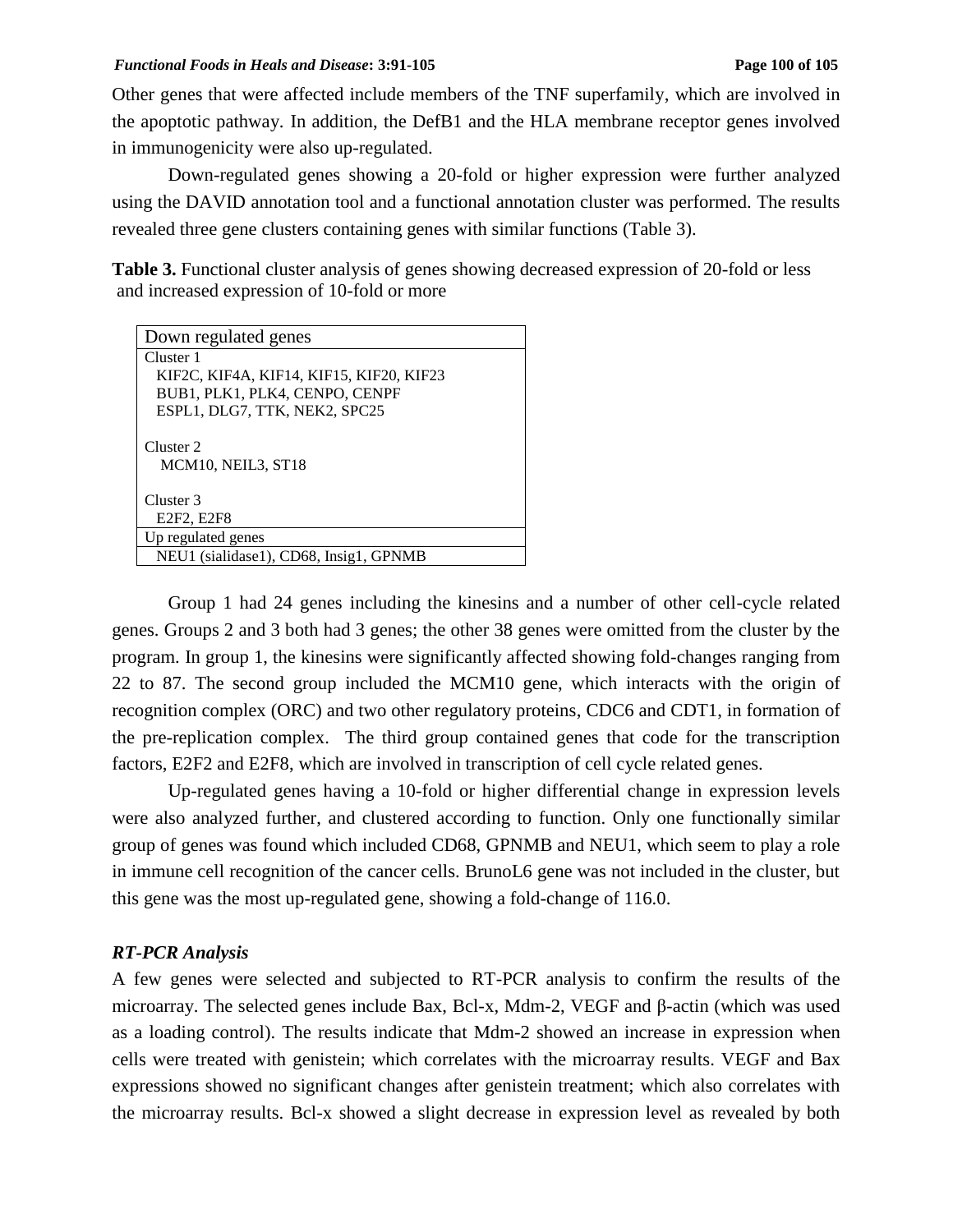PCR and microarray analysis. These findings indicate that the PCR results are consistent with the microarray data obtained, and confirm the effects of genistein on gene expression within the prostate cancer cells.

### **Discussion**

## *Growth Inhibition of LNCaP Cells*

Genistein has been shown to induce cell death in cancer cells through apoptosis; and previous studies have indicated that this is a time- and dose-dependent effect [18-20]. The results of the ATP and MTS proliferation assays are consistent with these studies and indicate the chemosensitivity of LNCaP prostate cancer cells towards genistein. Based on our results, the  $EC_{50}$  of genistein was found to be between 50 and 60  $\mu$ M, which is also consistent with the results of previous studies [20]. Therefore, our study used a concentration range close to the  $EC_{50}$ value that was found in our preliminary studies.

These concentrations are above the physiological values observed in persons that have a high soy diet. For our studies, we wanted to look at the efficacy of concentrations that may be present in persons taking a genistein supplement or using it as an adjuvant drug.

# *Apoptosis and caspase-3 induction*

The results of the apoptosis and caspase-3 assays revealed that genistein can induce apoptosis and increase caspase-3 activity within the cells, as shown previously [21, 22]. Genistein's effect on apoptosis in the LNCaP cells was found to be dose-dependent, as observed from the results of the flow cytometry experiment. Cells in early apoptosis were detected as low as 25 µM of genistein treatment and this percentage increased with the concentration of genistein.

Caspase-3 activity was also increased after exposure to genistein. Caspase-3 is an effector caspase and plays a central role in apoptotic cell death, so detection of this caspase indicates activity of other up-stream caspases. Once activated, caspase-3 has been shown to initiate fragmentation of DNA which ultimately leads to cell death [22].

The microarray analysis revealed that there was no change in expression levels of caspases. Since caspases are synthesized and found in the cell as inactive proteins, this could indicate that genistein increases activity of the protein but has no effect on gene expression levels.

### *Gene Expression Profiles*

The microarray results revealed that a number of genes were affected/regulated by genistein. Several major pathways were shown to be affected including: the cell-cycle pathway, p53 signaling pathway, and apoptosis pathways. From previous studies, we know that genistein affects gene expression, even at low concentrations. One study found that at physiologically achievable concentrations of genistein  $(< 10 \mu M)$ , some pathways were affected, but other pathways, such as the cell-cycle, DNA damage and stress response pathways, needed higher concentrations to elicit a significant response; in conformity with the present results [23].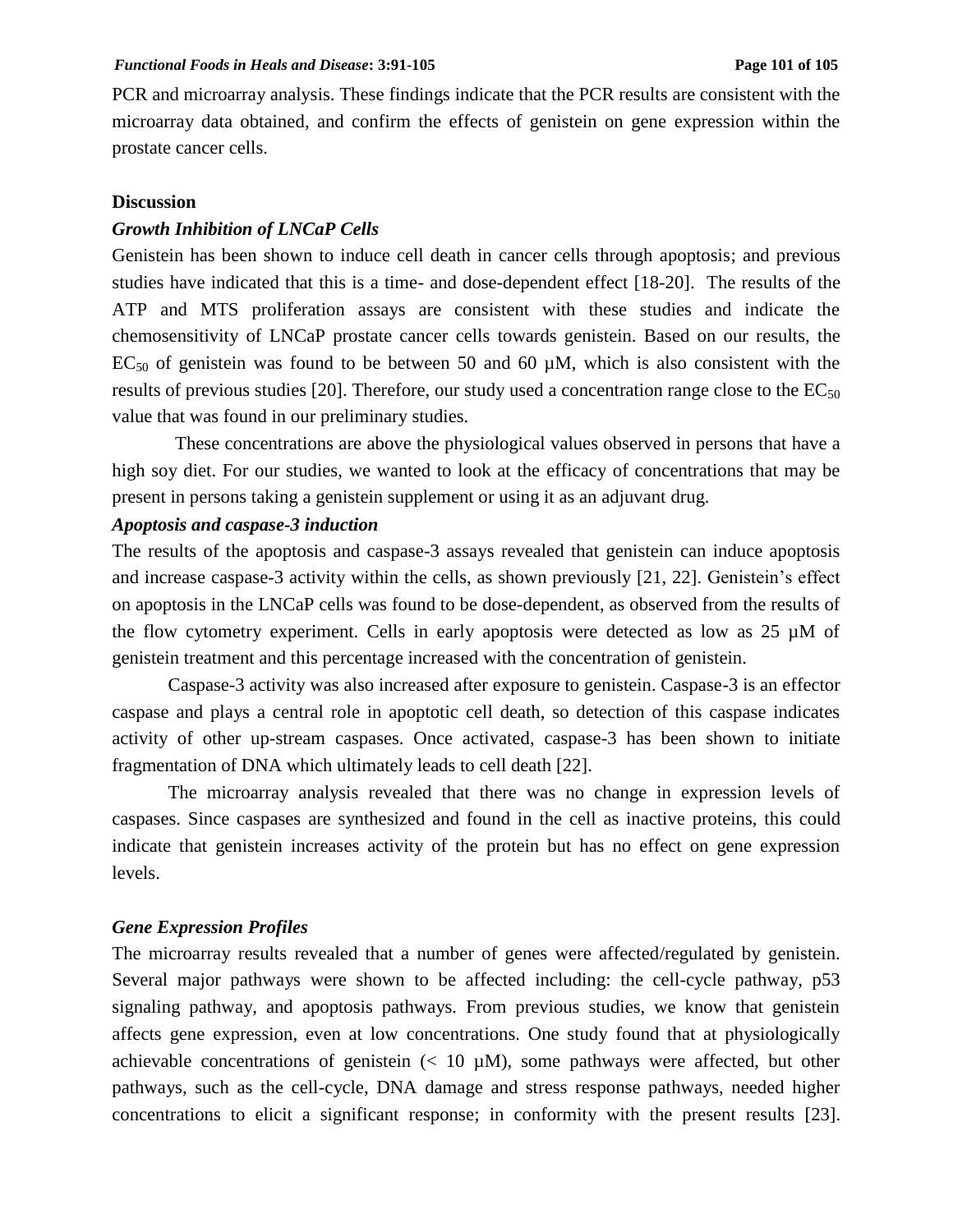Another study showed that at very high genistein concentrations (100  $\mu$ M), not more than four genes were down-regulated, and only seven genes were up-regulated by more than a 2-fold change in expression [24]. This suggests that finding the  $EC_{50}$ , and using concentrations close to that value will have more of an effect on cancer cells, while still being less toxic to normal cells, as observed in this study.

# *Down-regulation of Genes by Genistein*

The majority of down-regulated genes were found to be involved in the cell-cycle, suggesting that the major mechanism of treatment-induced cell death involves regulation of genes that control the cell-cycle. If cell-cycle genes are down-regulated, this will halt progression of the cell-cycle, leading to apoptosis within the cell. In the present study, the main group of cell cycle genes affected was comprised of kinesins. Kinesins are a large super-family of motor proteins that are involved in a wide range of cellular processes such as mitosis, meiosis and cargo transport. Our data showed that mostly the mitotic kinesins were affected. This further indicates the mechanistic specificity of genistein treatment.

Our data revealed that cyclin A2 was the most down-regulated gene (25.9- fold change) from this family. The G2/M checkpoint is controlled by interaction of cyclin A/cdk2, and silencing of this gene was found to delay entry into mitosis [25], while over-expression was associated with poor prognosis in breast cancer patients [26]. Cyclin B1 and B2 were also downregulated, which, according to a study investigating the correlation between cyclin B levels and cell-cycle progression, co-depletion of both cyclins can result in mitotic arrest within the cells [27].

The anti-apoptotic proteins Bcl-2 and Bcl-x were down-regulated and Bim was upregulated by genistein. A decrease in Bcl-x expression was observed using both microarray and PCR analysis. Cell survival depends on a proper balance of these proteins; therefore, effective agents can be described as those that shift the balance in favor of apoptosis [28]. As seen from our results, genistein-induced cell death is aided by an increase in expression of pro-apoptotic member, Bim and a decrease in expression of anti-apoptotic members, Bcl-x and Bcl-2. Gene expression of Bax showed no significant change following genistein treatment (which was confirmed by PCR analysis), although protein levels were increased (results not shown). This suggests possible involvement of genistein in post-translational activation of Bax.

MMPs and VEGF play a major role in cancer metastasis and previous studies correlated genistein treatment with decreased protein activity [29, 30]. Presently however, the microarray and PCR analysis revealed no significant changes in gene expression levels following the treatment, which may indicate involvement of genistein in post-translational activation of these genes.

# *Up-regulation of Genes by Genistein*

Bruno-L6 was the most up-regulated gene, showing a fold-change of 116.0. This gene plays a role in mRNA processing and alternative splicing, and belongs to a family of proteins that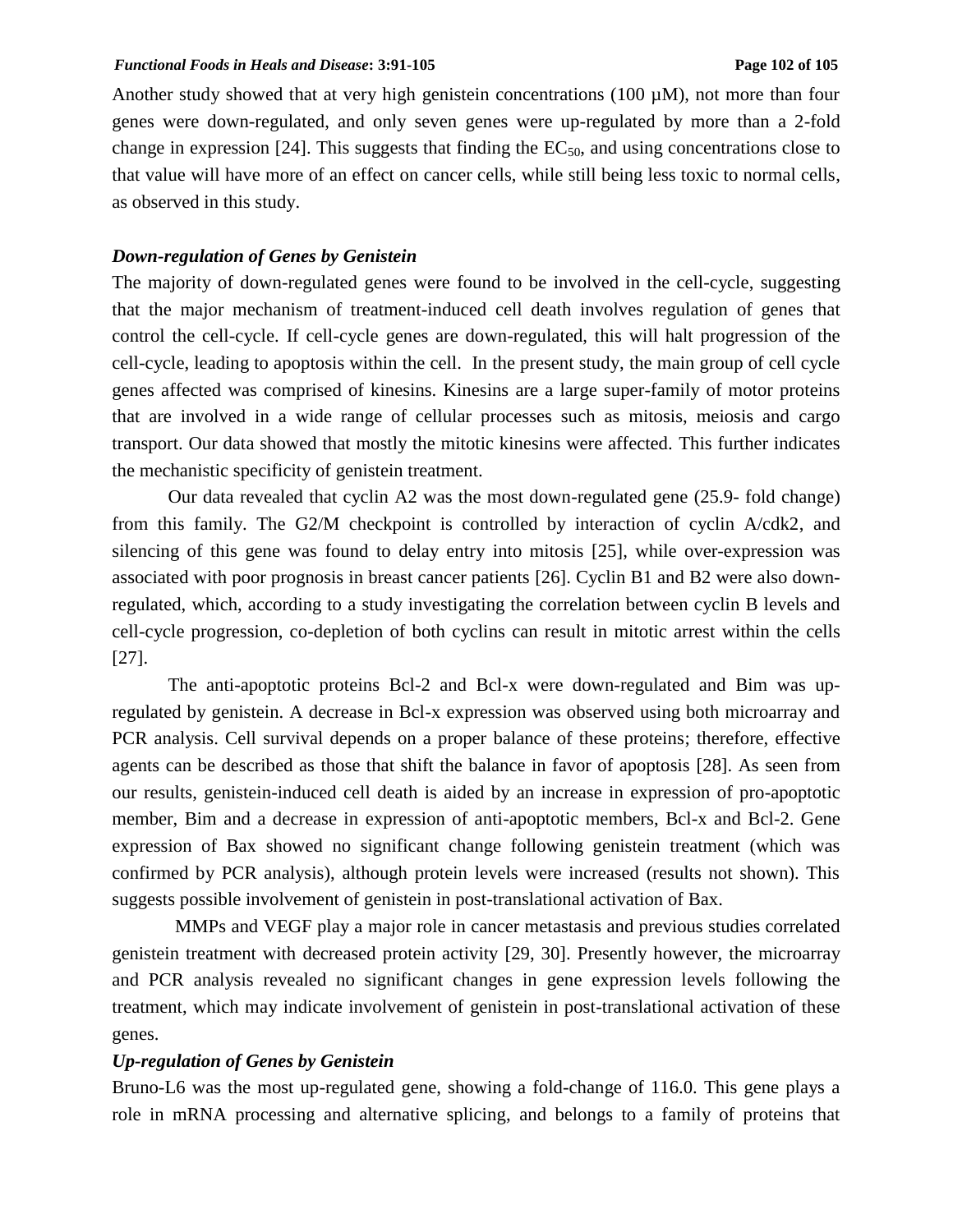#### *Functional Foods in Heals and Disease***: 3:91-105 Page 103 of 105**

regulate mRNA stability and translation [31]. A study of the *Xenopus* homolog of this gene revealed that it mediates sequence specific deadenylation and repression of Eg5 (Kinesin5) [32], indicating that up-regulation of this gene by genistein may play a role in the down-regulation of kinesins. TP53INP1, TP53INP2 and TP53AP1 were also found to be up-regulated by genistein. TP53INP1 regulates p53 activity and is expressed during cellular stress to induce apoptosis [33]. TP53AP1 is a p53 target protein that also functions in response to cellular damage [34].

In our study, Mdm-2, which inhibits p53 activity, was also up-regulated by genistein (3.7- fold changes). This expression change was confirmed using PCR analysis. Increased expression of Mdm-2 was unexpected and may explain why an increase in the expression levels of these p53-associated proteins was not observed. Without increased Mdm-2 expression, a greater effect on apoptotic induction may have been apparent.

## **Conclusion**

Our study provides evidence that genistein affects expression of genes that are involved in carcinogenesis. These results imply that genistein as a phytotherapeutic adjuvant may augment standard immunotherapy and chemotherapy, help to reduce toxic side-effects, and increase the patient's response to therapy. A number of other molecular targets were also identified, and further research will enable us to elucidate the significance of these genes and further mechanisms of genistein-induced apoptosis in prostate cancer cells.

# **Authors' contribution**

KM and JD designed the study; KM and MJ collected and analyzed the data; all authors contributed to interpretation of data and reviewed the manuscript. None of the authors had a conflict of interest. None of the authors has conflicting interest in this program.

## **Acknowledgements**

The authors acknowledge the material and partial financial support of Florida Atlantic University. The collaboration and material support of Rambough-Goodwin Cancer Research Institute of Nova Southeastern University is highly acknowledged. We also recognize the technical and research assistance of our laboratory staff.

# **References**

- 1. Jemal A, Siegel R, Ward E *et al*. (2008) Cancer Statistics 2008. *CA Cancer J Clin* **58**, 71-96.
- 2. Stanford JL, Stephenson RA, Coyle LM *et al*. (1998) *Prostate Cancer Trends 1973-1995*, SEER Program, National Cancer Institute. NIH Pub. No. 99-4543. Bethesda, MD.
- 3. Mettlin C. (1997). Recent developments in the epidemiology of prostate cancer. *Eur J Cancer* 33(3):340-347.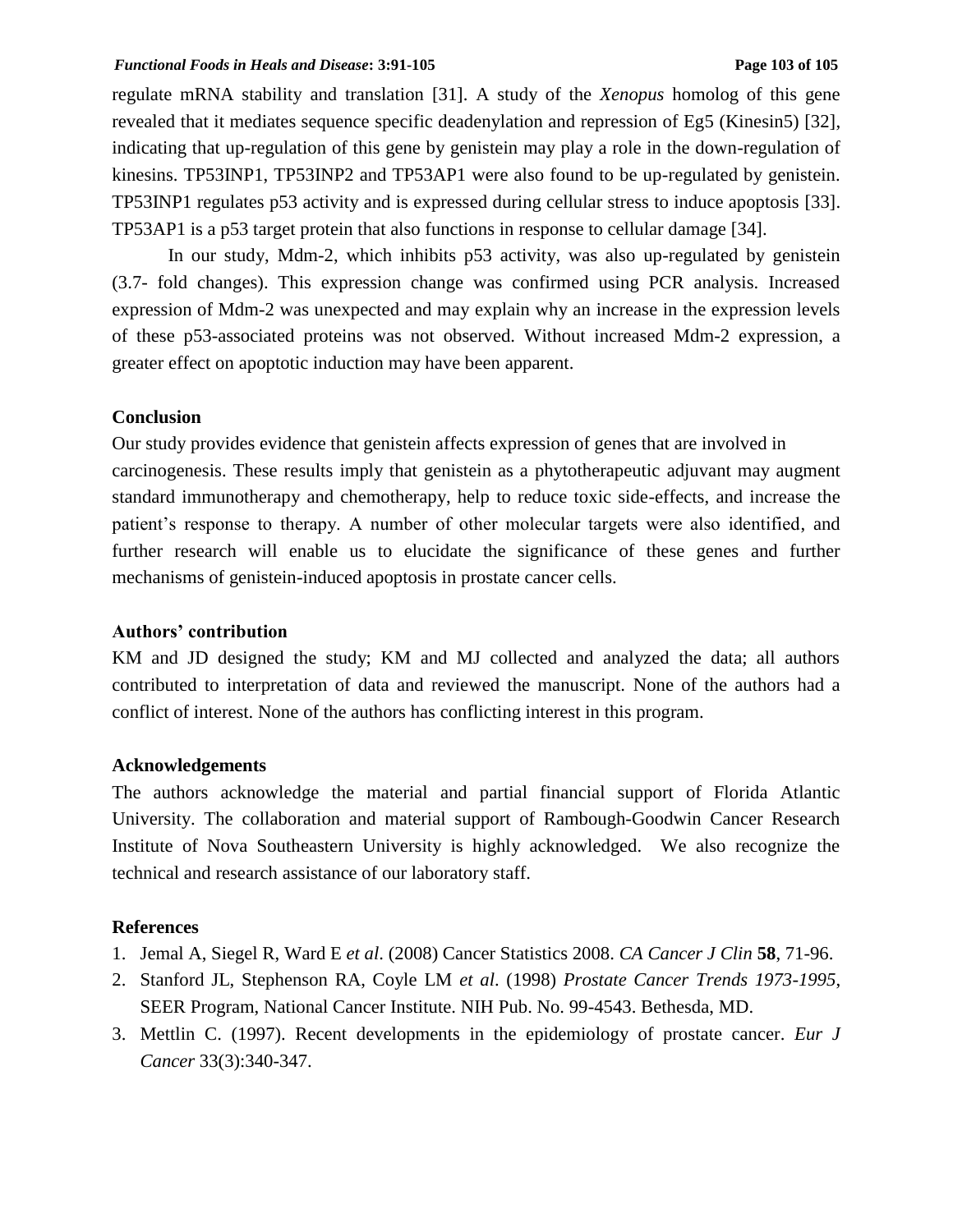- 4. Marks LS, Kojima M, Demarzo A *et al*. (2004) Prostate Cancer in Native Japanese and Japanese American Men: Effects of Dietary Differences on Prostatic Tissue. *Urology* **64**, 765-771.
- 5. Colli JL, Colli A. (2005) International comparisons of prostate cancer mortality rates with dietary practices and sunlight levels. *Urol Oncol* **23**, 390-398.
- 6. Klassen AC, Platz EA. (2006) What Can Geography Tell Us About Prostate Cancer? *Am J Prev Med* **30**, S7-S15?
- 7. Gao X, Porter AT, Grignon DJ *et al*. (1997) Diagnostic and Prognostic Markers for Human Prostate Cancer. *Prostate* **31**, 264-281.
- 8. Baade PD, Coory MD, Aitken JF. (2004) International trends in prostate-cancer mortality: the decrease is continuing and spreading. *Cancer Causes Control* 15, 237-241.
- 9. Hasler CM, Blumberg JB. (1999) Symposium on Phytochemicals: Biochemistry and Physiology. *American Society for Nutritional Sciences.* 129, 756S-757S.
- 10. Dixon RA, Ferreira D. (2002) Genistein *Phytochemistry* **60**, 205-211.
- 11. Sarkar FH, Yiwei L. (2002) Mechanisms of cancer chemoprevention by soy isoflavone genistein. *Cancer Metastasis Rev* **21**, 265-280.
- 12. Dalu A, Haskell JF, Coward L *et al*. (1998) Genistein, a component of soy, inhibits the expression of EGF and ErbB2/Neu receptors in the rat dorsolateral prostate. *Prostate* **37**, 36- 43.
- 13. Chen A, Donovan SM. (2004) Genistein at a Concentration Present in Soy Infant Formula Inhibits Caco-2BBe Cell Proliferation by Causing G2/M Cell Cycle Arrest. *J Nutr* **134**, 1303- 8.
- 14. Xu X, Harris K, Wang H *et al*. (1995) Bioavailability of soybean isoflavones depends upon gut microflora in women. *J Nutr* **125**, 2307-2315.
- 15. Adlercreutz H, Markkanen H, Watanabe S. (1993) Plasma concentrations of phyto-estrogens in Japanese men. *Lancet* **342**, 1209-10.
- 16. Glynn D, Sherman BT, Hosack DA *et al*. (2003) DAVID: Database for Annotation, Visualization, and Integrated Discovery. *Genome Biol* **4**, P3.
- 17. Kanehisa M, Goto S, Kawashima S *et al*. (2002) The KEGG databases at Genome Net. *Nucleic Acids Res* **30**, 42-46.
- 18. Kumi-Diaka J, Saddler-Shawnette S, Aller A *et al*. (2004) Potential mechanism of phytochemical-induced apoptosis in human prostate adenocarcinoma cells: Therapeutic synergy of genistein and β-lapachone combination treatment. *Cancer Cell Int* **4**:5.
- 19. Merchant K. (2005) Anticancer Activity of Two Dietary Phytochemicals: Genistein Isoflavone and β-Lapachone. Master's thesis, Florida Atlantic University.
- 20. Zhou J, Gugger ET, Tanaka T *et al*. (1999) Soybean phytochemicals inhibit the growth of transplantable human prostate carcinoma and tumor angiogenesis in mice. *J Nutr* **129**, 1628 1635.